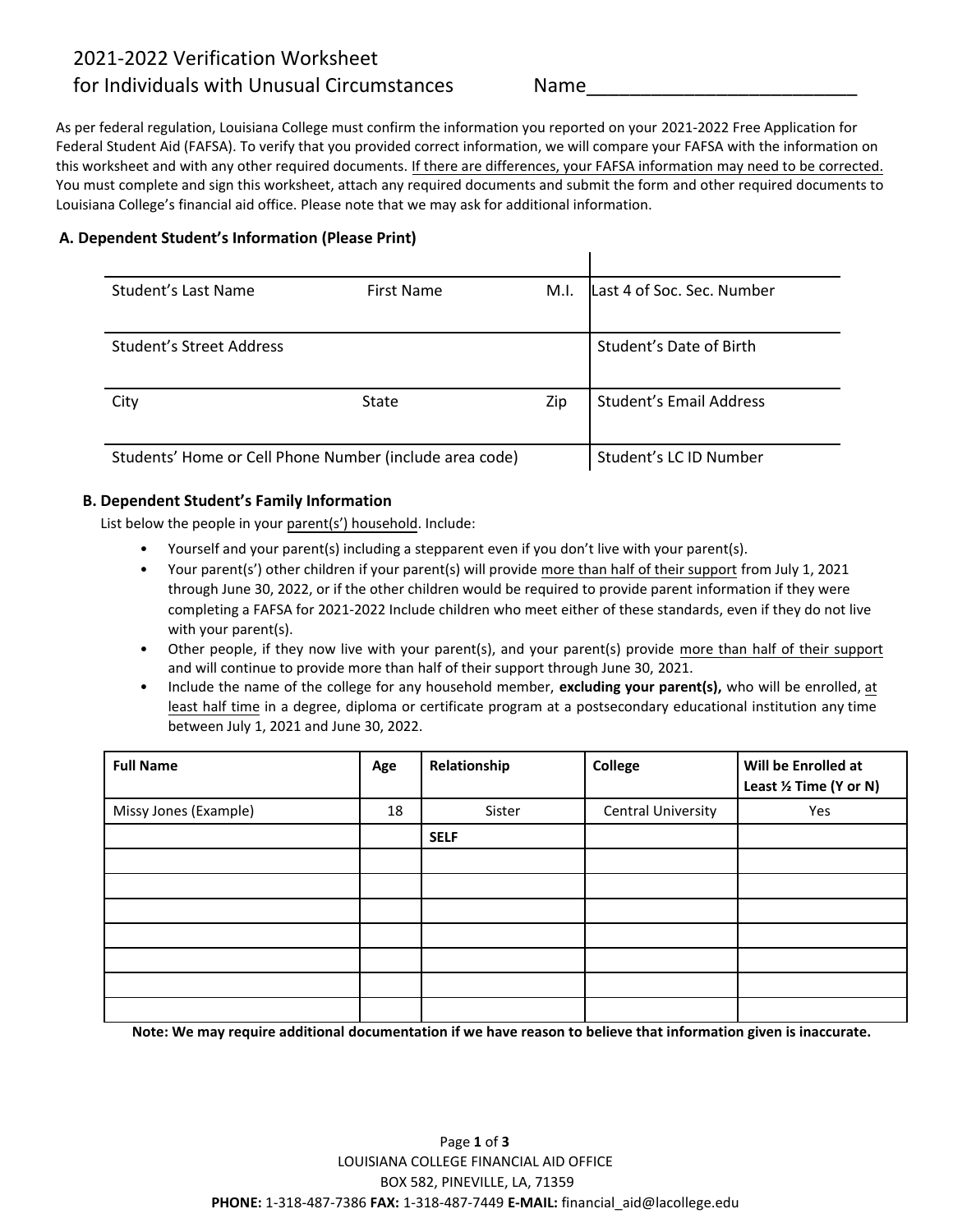## **C. Unusual Circumstance Identification/Documentation**

The federal government has identified four (4) reasons why the parent(s) and/or student may not be able to follow the normal verification rules. Louisiana College will not acknowledge any reasons other than the four outlined by the federal government. Please choose the circumstance that applies for either the parent(s) or student:

Please check the one that applies:

## **Verification for individuals granted a filing extension by the IRS**

*If an individual is required to file a 2019 IRS income tax return and has been granted a filing extension by the IRS, provide the following documents:* 

- 1) A copy of the IRS Form 4868, "Application for Automatic Extension of Time to File US Individual Income Tax Return," that was filed with the IRS for tax year 2019 and
- 2) A copy of IRS Form W-2 for each source of employment income received for tax year 2019 and, if self-employed, a signed statement certifying the amount of the individual's AGI and the US income tax paid for tax year 2019 If you are required to certify self-employment income, please go to page 3 **Section D** to complete the certification section.

#### **Verification for individuals who filed an Amended IRS Income Tax Return**

*If an individual filed an amended IRS income tax return for tax year 2019 provide both of the following:*

- 1) A **signed** copy of the original 2019 IRS income tax return that was filed with IRS or a 2019 IRS Tax Return Transcript for the 2019 tax year; and
- 2) A **signed** copy of the 2019 IRS Form 1040X, "Amended US Individual Income Tax Return," that was filed with the IRS.

### **Verification for individuals who were victims of IRS Identity Theft**

*A victim of IRS identity theft who has been unable to obtain a 2019 IRS Tax Return Transcript or use the IRS DRT must provide a signed copy of the 2019 paper IRS income tax return that was filed with the IRS and a signed copy of the IRS Form 14039 "Identity Theft Affidavit" if one was submitted to the IRS. If the individual did not keep a copy of Form 14039 or the IRS did not require him or her to submit one, he or she may provide one of the following:* 

- 1) A statement **signed** and dated by the individual indicating that he or she was a victim of IRS identity theft and that the IRS is investigating the matter. The statement must also indicate that the individual submitted a Form 14039 to the IRS, but did not keep a copy of it or that he or she was not required to file the form; or
- 2) A copy of a police report if it was filed related to the IRS identity theft.

### **Verification for individuals who filed Non-IRS Income Tax Returns**

*If an individual filed or will file a 2019 income tax return with Puerto Rico, another US territory (e.g., Guam, American Samoa, the US Virgin Islands, the Northern Marianas Islands), or with a foreign country, provide a signed copy of that 2019 income tax return.*